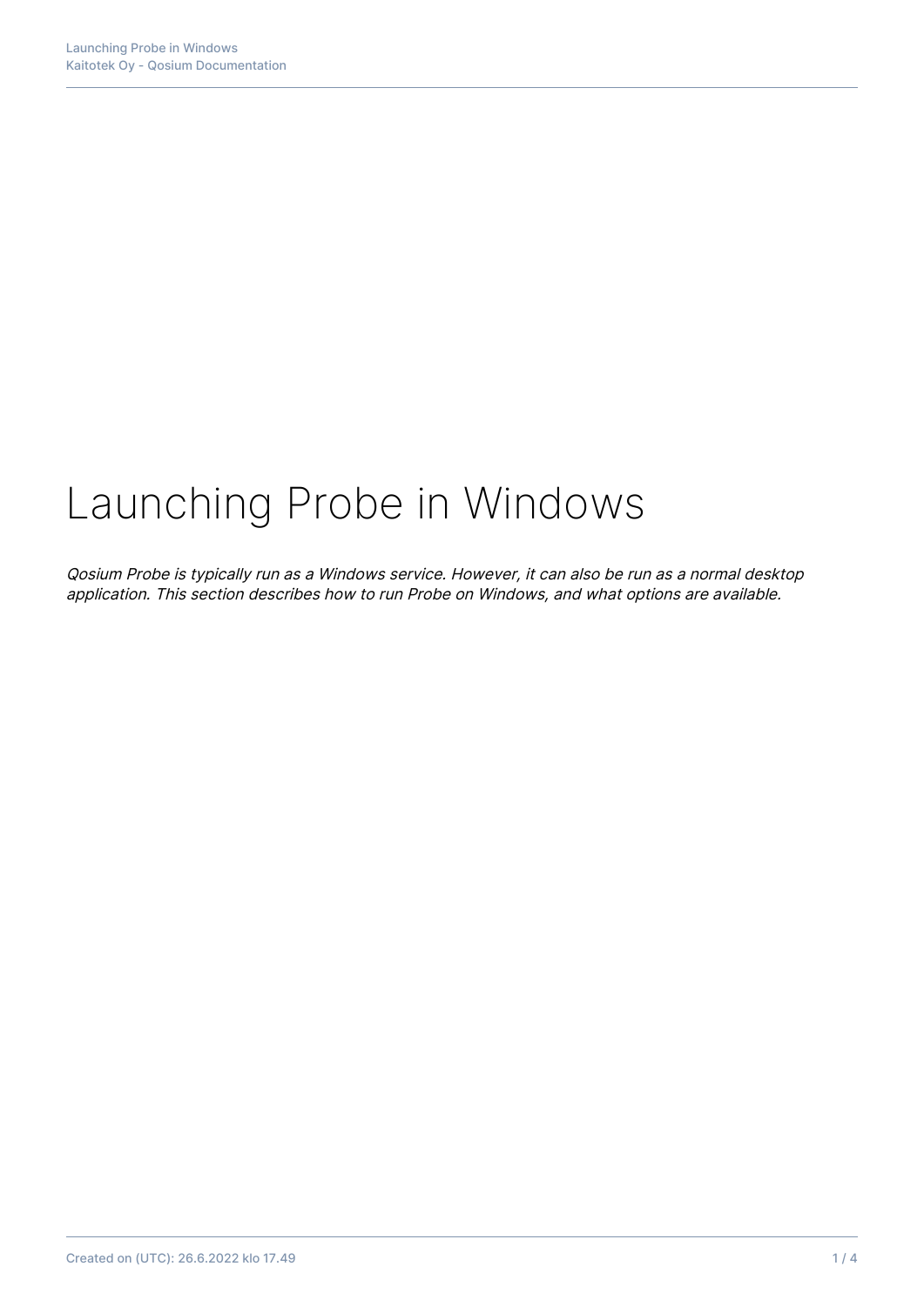## Table of Contents

| 2. Launching as Windows Service <b>much manufacture and the contract of the Strate</b> 3 |  |
|------------------------------------------------------------------------------------------|--|
|                                                                                          |  |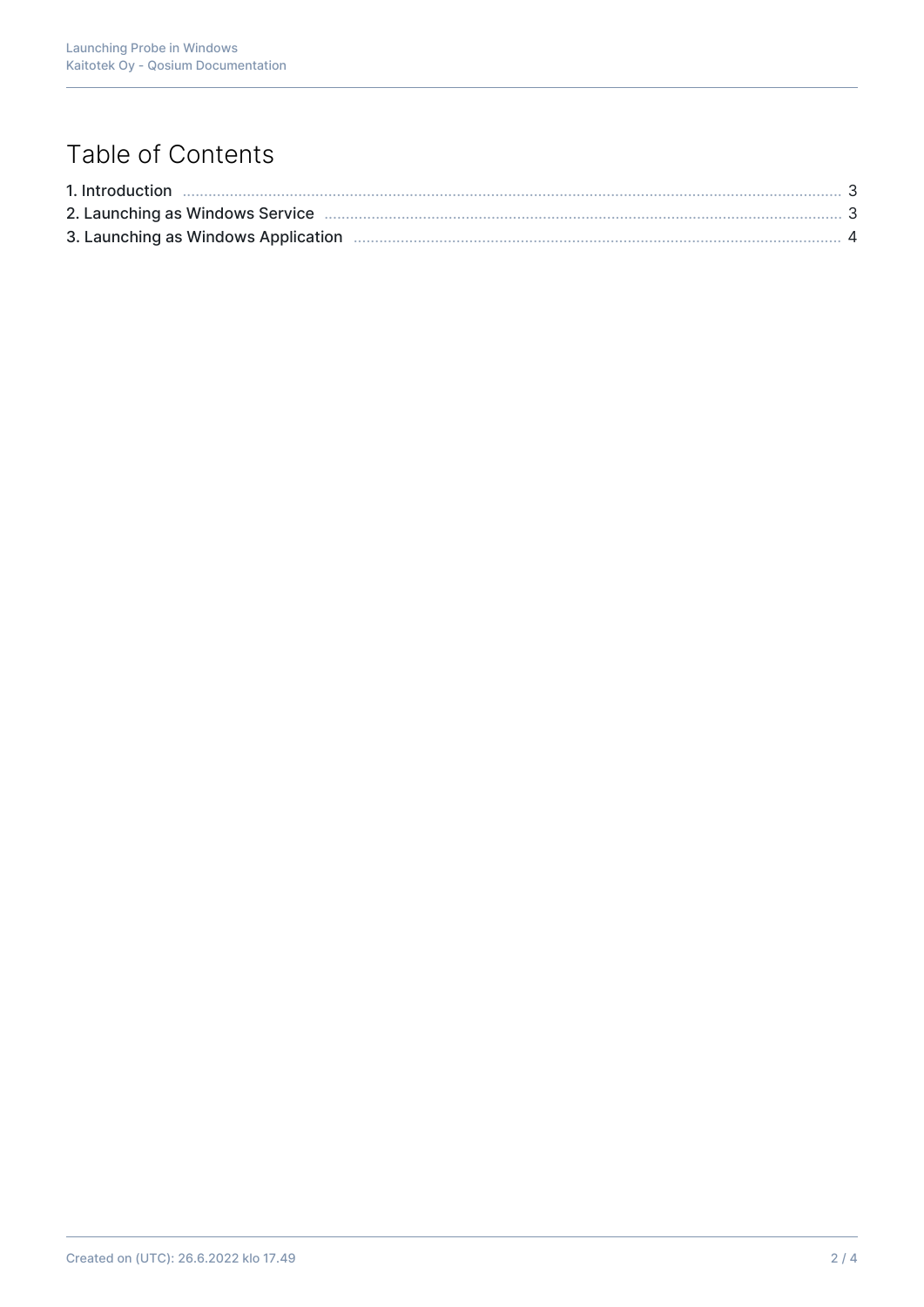### 1. Introduction

Qosium Probe can be launched either as an application or service in Windows. Using shortcuts created by Qosium installer is the most convenient choice. Nonetheless, Probe can be also launched directly from the installation folder.

Launching Probe requires administrative rights on Windows

### 2. Launching as Windows Service

Qosium Probe is typically run as a Windows service. This is convenient since Probe will then always start with the operating system. Starting and stopping the service is also possible via the shortcuts:



The shortcuts are as follows:

- **Start Qosium Probe service** Install Qosium Probe as a Windows service and start it
- **Stop Qosium Probe service** Stop Qosium Probe service (if active)
- **Remove Qosium Probe service** Uninstall Qosium Probe service

The same can also be configured directly from the command prompt. To do this, start Windows Command Prompt, change directory to Qosium installation folder, and execute QosiumProbe.exe with arguments, as demonstrated below.

Install Qosium Probe as a Windows service:

QosiumProbe.exe install

Start Qosium Probe service: